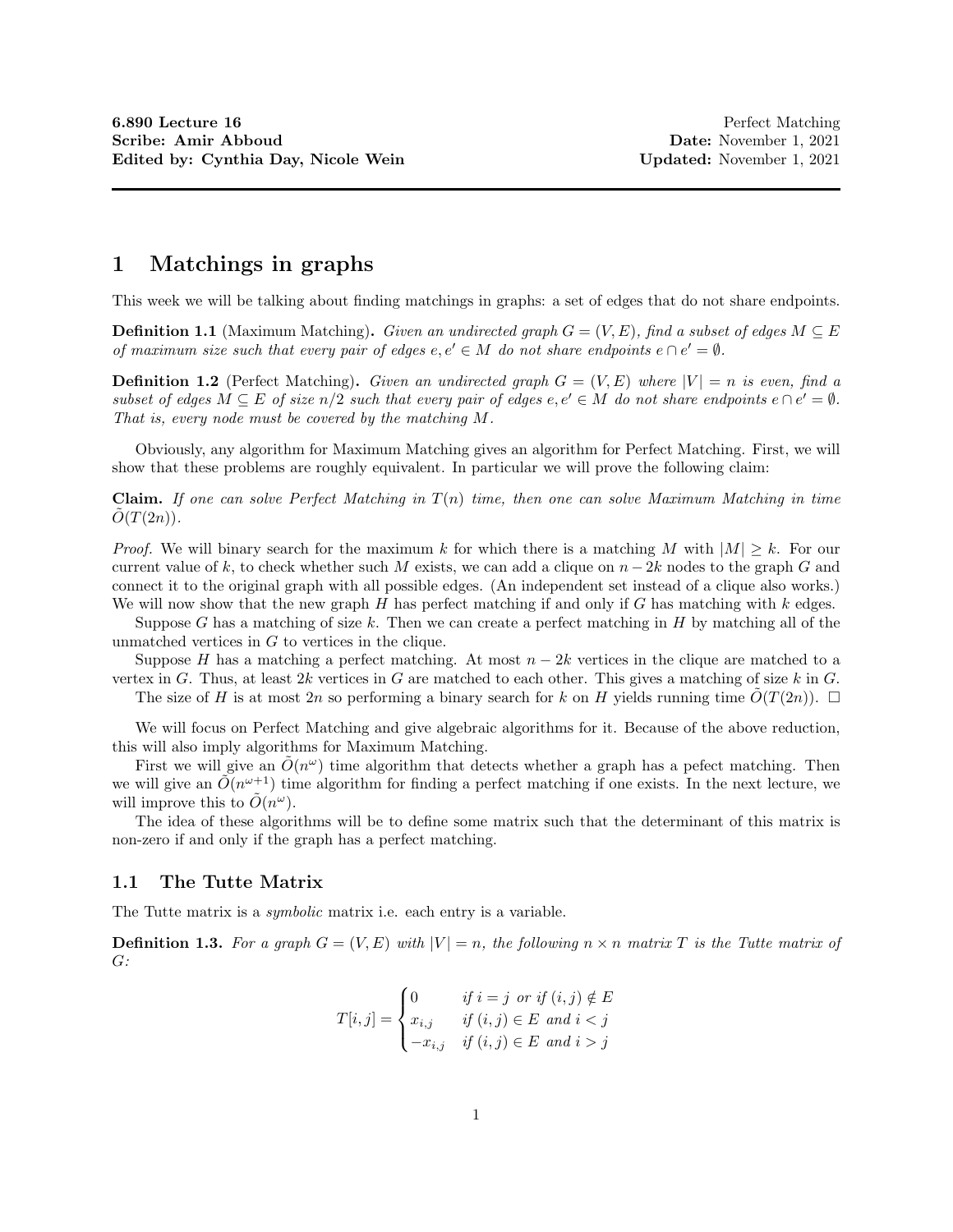Example 1. Consider the path on 2 edges where the vertices are labeled 1, 2, and 3 in order along the path. The Tutte matrix of this graph is:

$$
\begin{bmatrix} 0 & x_{1,2} & 0 \ -x_{1,2} & 0 & x_{2,3} \ 0 & -x_{2,3} & 0 \end{bmatrix}
$$

The Tutte matrix is a *skew symmetric* matrix i.e.  $T = -T<sup>t</sup>$ , that is, it is symmetric about the diagonal except the entries below the diagonal are negated.

The following theorem is at the core of all the algorithms for Perfect Matching that we will discuss.

**Theorem 1.1** (Tutte). For any graph  $G = (V, E)$ , the determinant of the Tutte matrix T is non-zero if and only if G contains a perfect matching.

 $\det(T) \neq 0 \iff Gcontains \text{ a perfect matching.}$ 

Note that the determinant of a symbolic matrix is a polynomial and we say that a polynomial is zero if it is identically the zero-polynomial, and non-zero otherwise. That is, it is possible for a polynomial to be non-zero but still have a setting of the variables that makes it evaluate to zero.

Before proving the theorem we will recall the definition of the determinant of a matrix.

**Definition 1.4.** The determinant  $det(T)$  of a matrix T is defined as

$$
\det(T) = \sum_{\sigma \in S_n} (-1)^{sign(\sigma)} \cdot \prod_{i=1}^n T(i, \sigma(i)) \tag{1}
$$

where  $S_n$  is the set of permutations of  $[n]$  and  $sign(\sigma)$  is the parity of inversions for  $\sigma$ , i.e. the number of pairs  $x < y$  for which  $\sigma(x) > \sigma(y)$ . Another interpretation of sign( $\sigma$ ) is the parity of the number of even cycles in a product representing  $\sigma$ .

**Example 2.** Consider the permutation  $\sigma = (1, 2)(5, 7, 3)(4, 6)$ . It has two even cycles  $((1, 2)$  and  $(4, 6))$  so  $sign(\sigma) = 0.$ 

Proof of Theorem 1.1.

 $\overline{n}$ 

**Claim.** If G has a perfect matching then  $det(T) \neq 0$ .

*Proof.* Say  $\{(i_1, i_2), (i_3, i_4), \ldots, (i_{n-1}, i_n)\}\$ is a perfect matching. Suppose the vertices are ordered so that  $i_1 < i_2 < \cdots < i_n$ . Consider the permutation  $\sigma_M = (i_1, i_2)(i_3, i_4) \dots (i_{n-1}, i_n)$ . Now consider the term in the determinant that corresponds to  $\sigma_M$ . We will show that this term cannot cancel out, which means that the determinant is non-zero.

$$
\prod_{i=1} T(i, \sigma_M(i)) = T(x_{i_1, i_2}) \cdot T(x_{i_2, i_1}) \cdot T(x_{i_3, i_4}) \cdot T(x_{i_4, i_3}) \cdot \dots \cdot T(x_{i_{n-1}, i_n}) \cdot T(x_{i_n, i_{n-1}})
$$
\n
$$
= x_{i_1, i_2}(-x_{i_1, i_2}) x_{i_3, i_4}(-x_{i_3, i_4}) \dots (x_{i_{n-1}, i_n})(-x_{i_{n-1}, i_n})
$$
\n
$$
= (-1)^{n/2} (x_{i_1, i_2})^2 \dots (x_{i_{n-1}, i_n})^2
$$

If you think about it, you can convince yourself that no other permutation yields a term that is exactly the product of the square of every variable, so this term can't cancel out. It follows that  $det(T) \neq 0$ .

#### **Claim.** If  $det(T) \neq 0$  then G has a perfect matching.

*Proof.* First we will show that all terms of  $det(T)$  corresponding to permutations with at least one odd cycle cancel out.

Let P be the set of permutations in  $S_n$  that contain at least 1 odd cycle. For each  $\sigma \in P$ , let  $C_{\sigma}$  be the odd cycle in  $\sigma$  with *minimum* element, and let  $\sigma'$  be  $\sigma$  with  $C_{\sigma}$  reversed.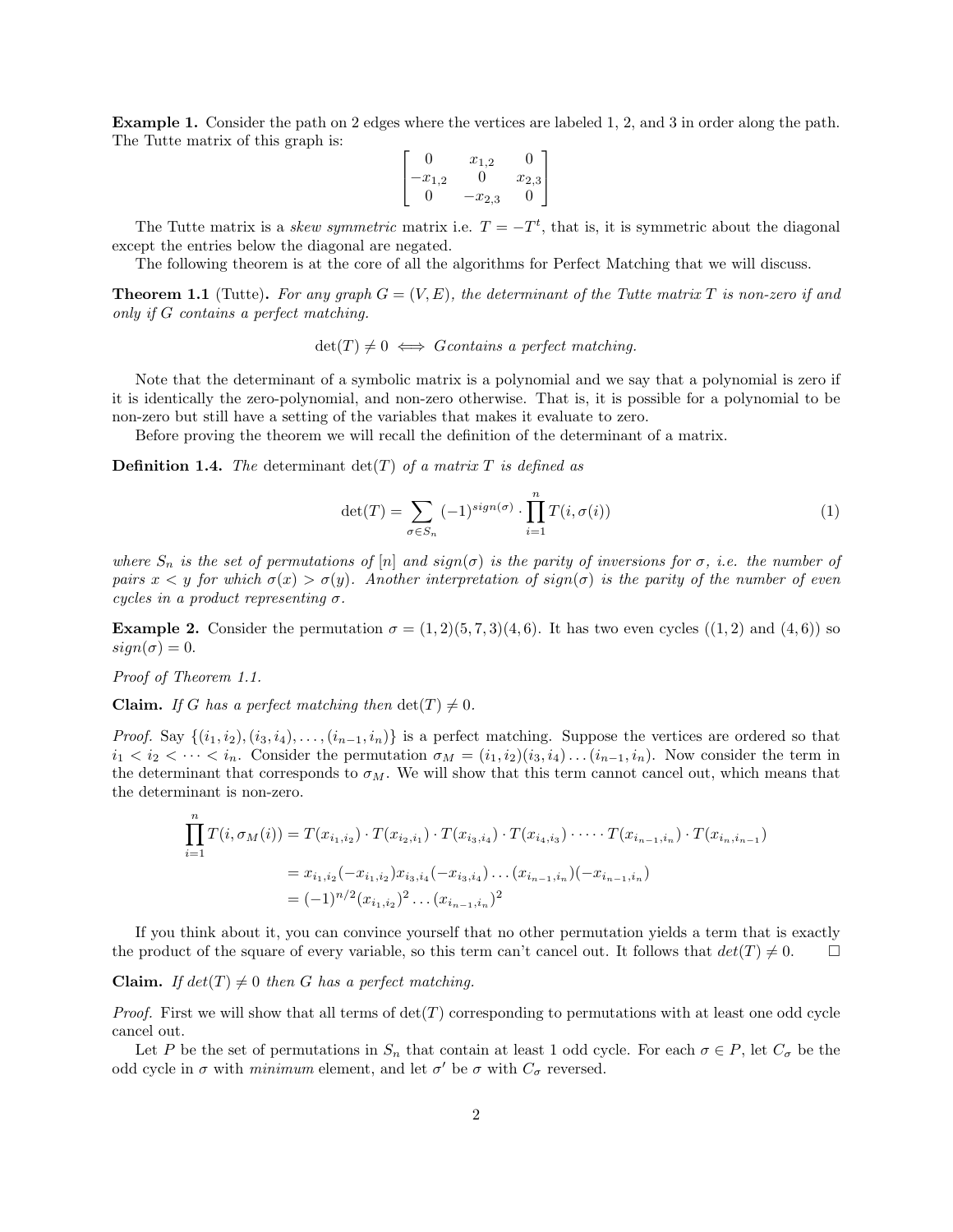For example, if  $\sigma = (1, 5)(2, 3, 4)(6, 7, 8)$ , then  $\sigma' = (1, 5)(4, 3, 2)(6, 7, 8)$ .

Note that this choice of pairing of permutations  $(\sigma, \sigma')$  is a perfect bijection of the permutations with odd cycles.

Now we will show that the term in the determinant corresponding to  $\sigma$  cancels with the term corresponding to  $\sigma'$ . Since  $\sigma$  and  $\sigma'$  have the same number of even cycles,  $sign(\sigma) = sign(\sigma')$ . Consider the sum of the terms corresponding to  $\sigma$  and  $\sigma'$ :

$$
\prod_{i=1}^{n} T(i, \sigma(i)) + \prod_{i=1}^{n} T(i, \sigma'(i))
$$

Since  $\sigma$  and  $\sigma'$  only differ in  $C_{\sigma}$ , this is equal to

$$
\prod_{i \notin C_{\sigma}} T(i, \sigma(i)) \cdot \big(\prod_{i \in C_{\sigma}} T(i, \sigma(i) + \prod_{i \in C_{\sigma}} T(i, \sigma'(i)))\big).
$$
 (2)

Say that  $C_{\sigma} = (i_1 i_2 ... i_t)$  for some odd t. Then  $\prod_{i \in C_{\sigma}}$  $T(i, \sigma(i) = \prod_{j=1}^{t} T(i_j, i_{j+1})$  Since  $\sigma'$  reverses  $C_{\sigma}$ ,  $\Pi$  $i\in C_{\sigma}$  $T(i, \sigma'(i) = \prod_{j=1}^{t} T(i_{j+1}, i_j) = (-1)^t \prod_{j=1}^{t} T(i_j, i_{j+1})$  since T is skew-symmetric. Thus

$$
\big(\prod_{i\in C_{\sigma}} T(i, \sigma(i) + \prod_{i\in C_{\sigma}} T(i, \sigma'(i)))\big) = 0.
$$

So the above expression (2) is the zero-polynomial. Thus, we have shown that all terms of  $det(T)$ corresponding to permutations with at least one odd cycle cancel out.

Now we are left with permutations with only even cycles. Since  $\det(T) \neq 0$ , there must be at least one permutation  $\sigma$  with only even cycles whose corresponding term in  $\det(T)$  is non-zero. Consider any cycle  $C = (i_1, \ldots, i_{2k})$  in  $\sigma$ . The term in  $\det(T)$  that corresponds to C is  $x_{i_1, i_2} \cdot x_{i_2, i_3} \cdot \cdots \cdot x_{i_{2k}, i_1}$ . Since this term is non-zero, the edges  $(i_1, i_2), (i_2, i_3), \ldots, (i_{2k}, i_1)$  are all in G. Taking every other edge  $(i_1, i_2), (i_3, i_4), \ldots, (i_{2k-1}, i_{2k})$  forms a matching. Taking the union of these matchings over all cycles in  $\sigma$ yields a perfect matching.

$$
\Box
$$

$$
\Box
$$

Now we will show how to use Theorem 1.1 to detect whether  $G$  has a perfect matching. We would like to determine whether  $\det(T)$  is non-zero, however because  $\det(T)$  has  $n^2$  variables and degree n, it can be computationally expensive to do this. Instead, we will use a useful tool, the Schwartz-Zippel lemma, which allows us to evaluate  $\det(T)$  on a set of random values to determine, with high probability, whether  $\det(T)$ is non-zero.

**Lemma 1.1** (Schwartz-Zippel). Let P be a non-zero polynomial over  $\{x_1, \ldots, x_N\}$  of degree d over a field F. If we pick values  $v_1, \ldots, v_N$  randomly from a finite set  $S ⊆ F$  and let  $P({v_i})$  be the value obtained by setting  $x_1 = v_1, \ldots, x_N = v_N$  in P, then  $P(\{v_i\}) \neq 0$  with probability at least  $1 - \frac{d}{|S|}$ .

For  $\det(T)$  we have  $\deg(\det(T)) = n$  and therefore it is enough to pick  $|S| = n^2$  to get probability  $1 - 1/n$ . We can repeat the algorithm to further boost the probability.

However, if we work over  $\mathbb Z$  the entries of this determinant could be very large and we only get a running time of  $O(n^{\omega+1})$ . Instead, pick a prime  $p = \tilde{\Theta}(n^2)$  and work over  $\mathbb{Z}_p$ , letting  $S = \mathbb{Z}_p$ . It is ok to work over  $\mathbb{Z}_p$  for the following reason. If G has a perfect matching M then the term of the polynomial  $\det(T) \mod p$ corresponding to the permutation representing M is non-zero and therefore  $det(T)$  mod p is a non-zero polynomial.

To conclude, the algorithm is as follows. Construct the Tutte matrix T of G. Pick values  $v_{ij}$  for each  $x_{ij}$ uniformly at random from  $\{1, \ldots, p\}$  and let  $T(\{v_{ij}\})$  be the matrix obtained from T by these substitutions. Then compute  $\det(T(\{v_{ij}\}))$  over  $\mathbb{F}_p$ . Since each entry of  $T(\{v_{ij}\})$  has  $O(\log n)$  bits and we can compute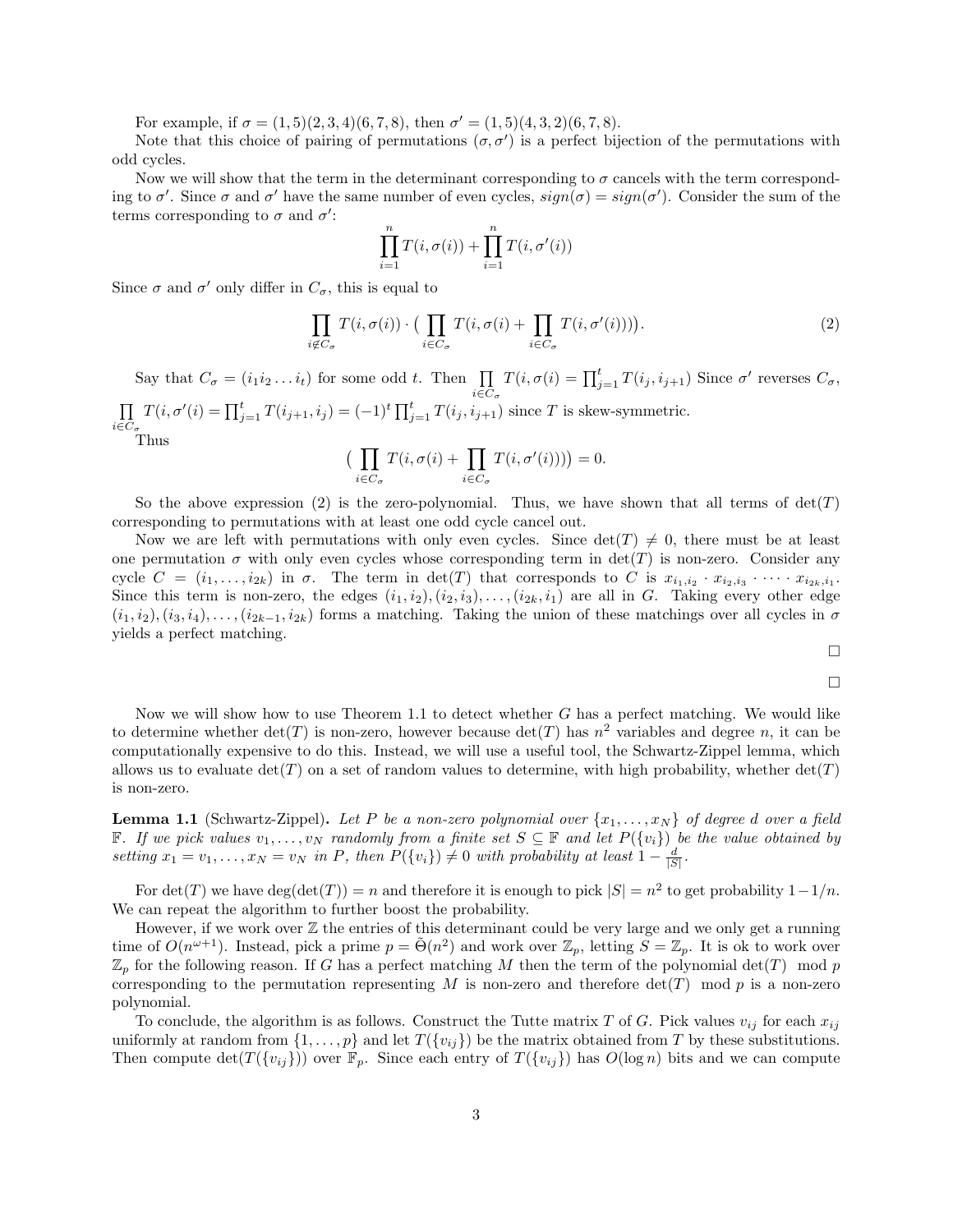determinants using  $O(n^{\omega})$  operations, computing  $\det(T(\{v_{ij}\}))$  takes time  $\tilde{O}(n^{\omega})$ . If  $\det(T(\{v_{ij}\})) \neq 0$  we return that G has a perfect matching and if over all repetitions of this algorithm  $\det(T(\{v_{ij}\}))$  is always 0, then return that G does not have a perfect matching.

# 2 Finding the matching

The above algorithm tells us in  $\tilde{O}(n^{\omega})$  time whether the graph contains a perfect matching. In the rest of this lecture (and the next one) we will discuss algorithms that can find a perfect matching.

There is a simple  $\tilde{O}(n^{\omega+2})$  solution: for every edge  $(x, y) \in E$ , remove it and its endpoints from the graph and check if there is still a perfect matching in  $\tilde{O}(n^{\omega})$  time. If the graph does not contain a perfect matching, put the vertices x and y back in the graph, together with all their incident edges except for  $(x, y)$ and move on to the next edge. Otherwise include the edge  $(x, y)$  in the matching and remove the vertices x and y from the graph.

Today we will see an  $\tilde{O}(n^{\omega+1})$  algorithm and next week we'll see an  $\tilde{O}(n^{\omega})$  one.

## 2.1 The Rabin-Vazirani Algorithm

We will prove this thorem.

**Theorem 2.1** (Rabin-Vazirani). A perfect matching can be found in  $\tilde{O}(n^{\omega+1})$  time.

For any  $n \times n$  matrix A and subsets  $X, Y \subseteq [n]$ , let  $A[X, Y]$  denote A restricted to the rows indexed by X and columns indexed by Y. Let  $A_{X,Y}$  denote the matrix obtained from T by removing the rows indexed by  $X$  and columns indexed by  $Y$ .

We will use a different definition of the determinant than above (this is probably the definition you saw when you first saw determinants):

$$
\det(T) = \sum_{j=1}^{n} (-1)^{1+j} \cdot T[1,j] \cdot \det(T_{\{1\}\{j\}}),
$$

Suppose G contains a perfect matching. Then  $\det(T) \neq 0$  (by Theorem 1.1), so there exists  $j \in [n]$  such that  $T[1, j]$  and  $\det(T_{\{1\}\{j\}})$  are both non-zero.  $T[1, j] \neq 0$  means that  $(1, j) \in E$ . For  $\det(T_{\{1\}\{j\}})$ , we will prove the following claim (we will prove it at the end).

**Claim 1.** If  $\det(T_{\{1\}\{j\}}) \neq 0$  then  $\det(T_{\{1,j\}\{1,j\}}) \neq 0$ .

Note that  $T_{\{1,j\}\{1,j\}}$  is the Tutte matrix for the graph  $G \setminus \{1,j\}$ . Thus, by Claim 1, the graph  $G \setminus \{1,j\}$ has a perfect matching. Combining this with the fact that  $(1, j) \in E$ , this means that G has a perfect matching that contains the edge  $(1, j)$ .

Since  $\det(T) \neq 0, T$  is invertible. It will be useful to study  $T^{-1}$ . Recall the adjoin formula:

$$
T^{-1}(i,j) = (-1)^{i+j} \cdot \frac{\det(T_{\{i\},\{j\}})}{\det(T)}.
$$

Therefore,  $T^{-1}(1, j) \neq 0$  if and only if  $\det(T_{\{1\},\{j\}}) \neq 0$ . This suggests the following algorithm, which iteratively peels off edges from the perfect matching: